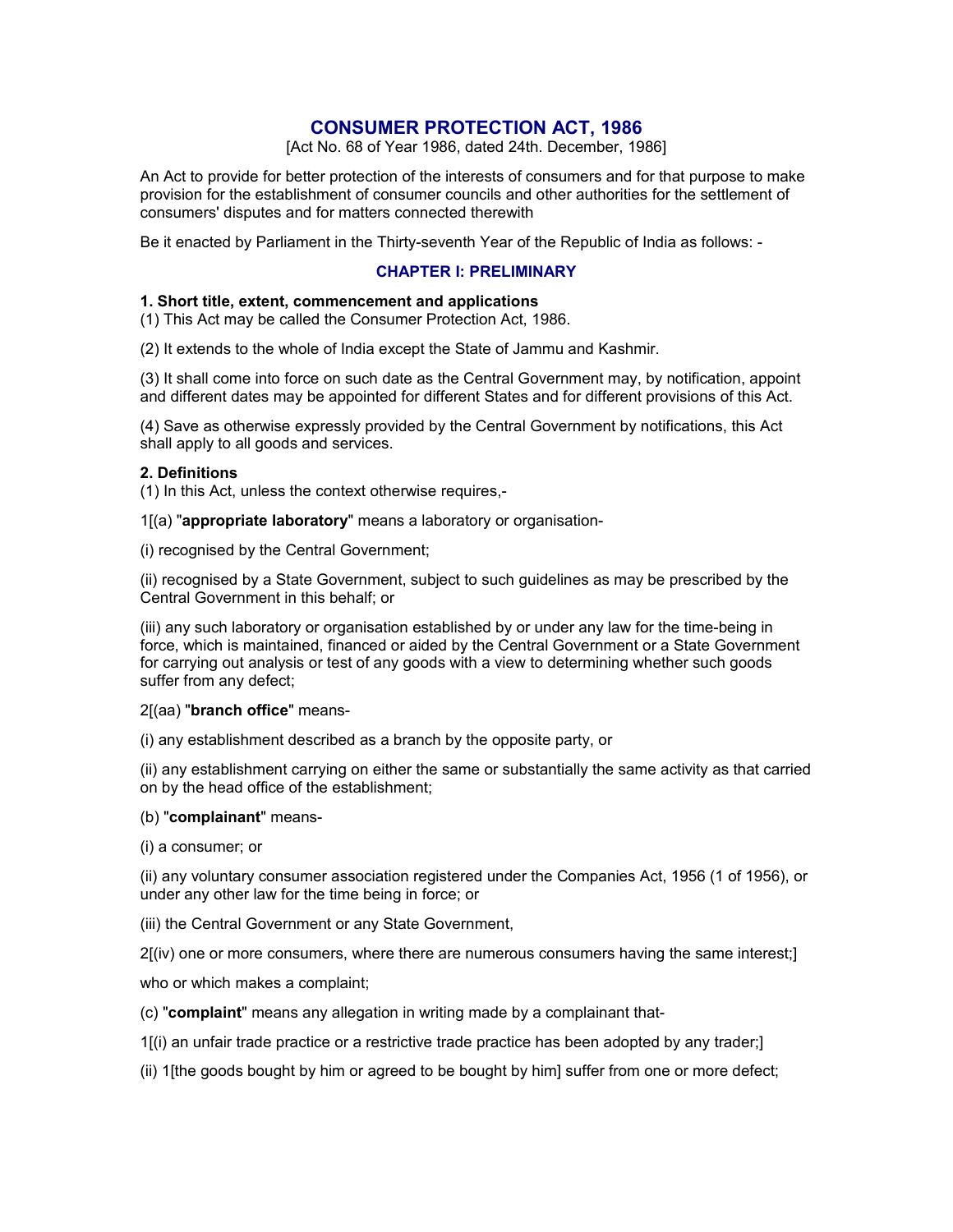(iii) 1[the services hired or availed of or agreed to be hired or availed of by him] suffer from deficiency in any respect;

(iv) a trader has charged for the goods mentioned in the complaint a price in excess of the price fixed by or under any law for the time being in force or displayed on the goods or any package containing such goods;

2[(v) goods which will be hazardous to life and safety when used, are being offered for sale to the public in contravention of the provisions of any law for the time being in force requiring traders to display information in regard to the contents, manner and effect of use of such goods.

with a view to obtaining any relief provided by or under this Act;

(d) "**consumer**" means any person who-

(i) buys any goods for a consideration which has been paid or promised or partly paid and partly promised, or under any system of deferred payment and includes any user of such goods other than the person who buys such goods for consideration paid or promised or partly paid or partly promised, or under any system of deferred payment when such use is made with the approval of such person, but does not include a person who obtains such goods for resale or for any commercial purpose; or

(ii) 1[hires or avails of] any services for a consideration which has been paid or promised or partly paid and partly promised, or under any system of deferred payment and includes any beneficiary of such services other than the person who 1[hires or avails of] the services for consideration paid or promised, or partly paid and partly promised, or under any system of deferred payments, when such services are availed of with the approval of the first-mentioned person;

2[Explanation : For the purposes of sub-clause (i), "commercial purpose" does not include use by a consumer of goods bought and used by him exclusively for the purpose of earning his livelihood, by means of self-employment;]

(e) "**consumer dispute**" means a dispute where the person against whom a complaint has been made, denies or disputes the allegations contained in the complaint;

(f) "**defect**" means any fault, imperfection or shortcoming in the quality, quantity, potency, purity or standard which is required to be maintained by or under any law for the time being in force or 2[under any contract, express or] implied, or as is claimed by the trader in any manner whatsoever in relation to any goods;

(g) "**deficiency**" means any fault, imperfection, shortcoming or inadequacy in the quality, nature and manner of performance which is required to be maintained by or under any law for the time being in force or has been undertaken to be performed by a person in pursuance of a contract or otherwise in relation to any service;

(h) "**District Forum**" means a Consumer Disputes Redressal Forum established under clause (a) of section 9;

(i) "**goods**" means goods as defined in the Sale of Goods Act, 1930 (3 of 1930);

- (j) "**manufacturer**" means a person who-
- (i) makes or manufactures any goods or parts thereof; or

(ii) does not make or manufacture any goods but assembles parts thereof made or manufactured by others and claims the end product to be goods manufactured by himself; or

(iii) puts or causes to be put his own mark on any goods made or manufactured by any other manufacturer and claims such goods to be goods made or manufactured by himself.

Explanation : Where a manufacturer despatches any goods or part thereof to any branch office maintained by him, such branch office shall not be deemed to be the manufacturer even though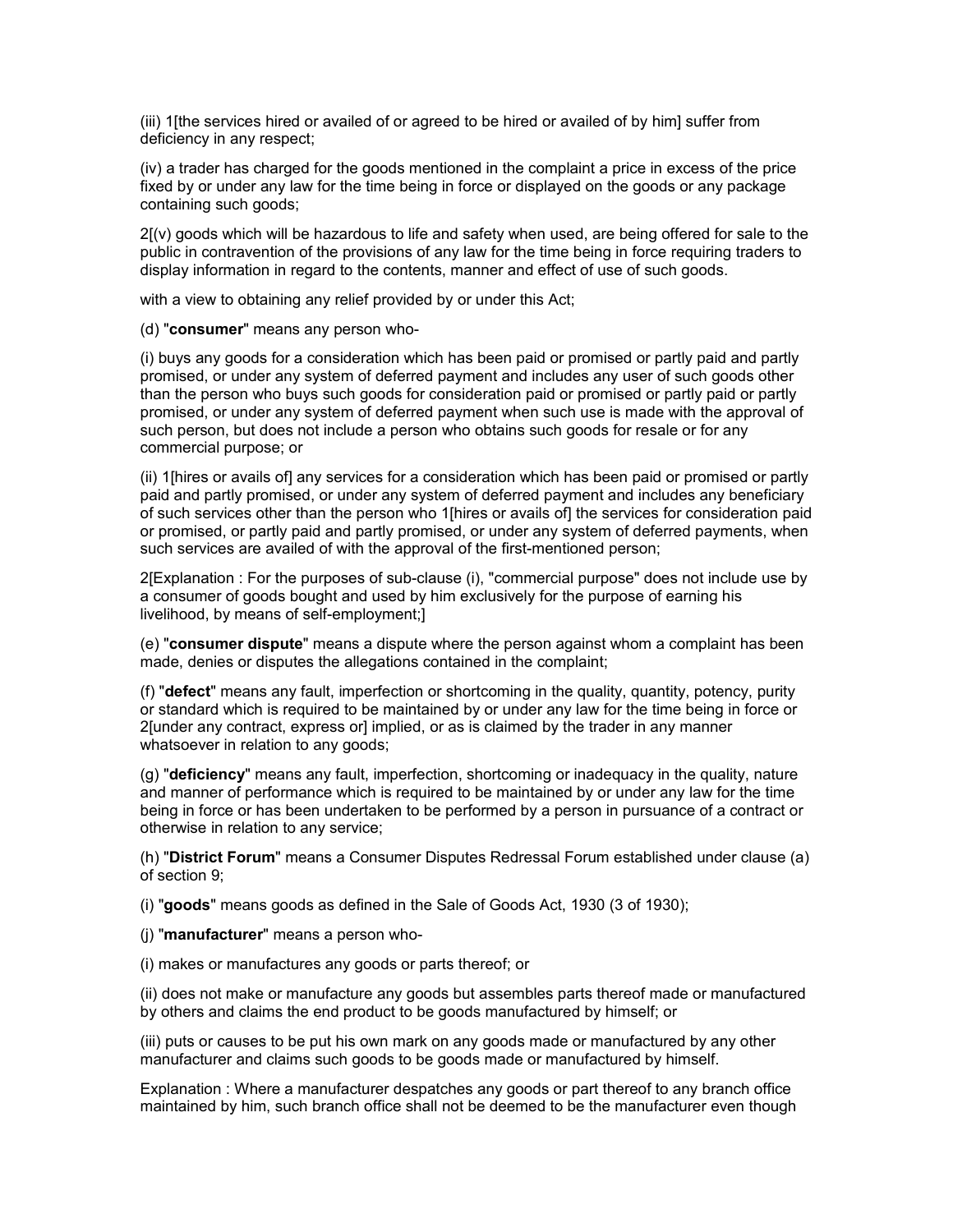the parts so despatched to it are assembled at such branch office and are sold or distributed from such branch office.

2[(jj) "**member**" includes the President and a member of the National Commission or a State Commission or a District Forum, as the case may be;]

(k) "**National Commission**" means the National Consumer Disputes Redressal Commission established under clause (c) of section 9;

(l) "**notification**" means a notification published in the Official Gazette;

(m) "**person**" includes-

(i) a firm whether registered or not;

(ii) a Hindu undivided family;

(iii) a co-operative society;

(iv) every other association of persons whether registered under the Societies Registration Act, 1860 (22 of 1860) or not;

(n) "**prescribed**" means prescribed by rules made by the State Government, or as the case may be, by the Central Government under this Act;

2[(nn) "**restrictive trade practice**" means any trade practice which requires a consumer to buy, hire or avail of any goods or, as the case may be, services as a condition precedent for buying, hiring or availing of other goods or services;]

(o) "**service**" means service of any description which is made available to potential users and includes the provision of facilities in connection with banking, financing, insurance, transport, processing, supply of electrical or other energy, board or lodging or both, 6[housing construction], entertainment, amusement or the purveying of news or other information, but does not include the rendering of any service free of charge or under a contract of personal service;

(p) "**State Commission**" means a Consumer Disputes Redressal Commission established in a State under clause (b) of section 9;

(q) "**trader**" in relation to any goods means a person who sells or distributes any goods for sale and includes the manufacturer thereof, and where such goods are sold or distributed in package form, includes the packer thereof;

2[(r) "**unfair trade practice**" means a trade practice which, for the purpose of promoting the sale, use or supply of any goods or for the provision of any service, adopts any unfair method or unfair or deceptive practice including any of the following practices, namely,-

(1) the practice of making any statement, whether orally or in writing or by visible representation which,-

(i) falsely represents that the goods are of a particular standard, quality, quantity, grade, composition, style or model;

(ii) falsely represents that the services are of a particular standard, quality or grade;

(iii) falsely represents any re-built, second-hand, renovated, reconditioned or old goods as new goods;

(iv) represents that the goods or services have sponsorship, approval, performance, characteristics, accessories, uses or benefits which such goods or services do not have;

(v) represents that the seller or the supplier has a sponsorship or approval or affiliation which such seller or supplier does not have;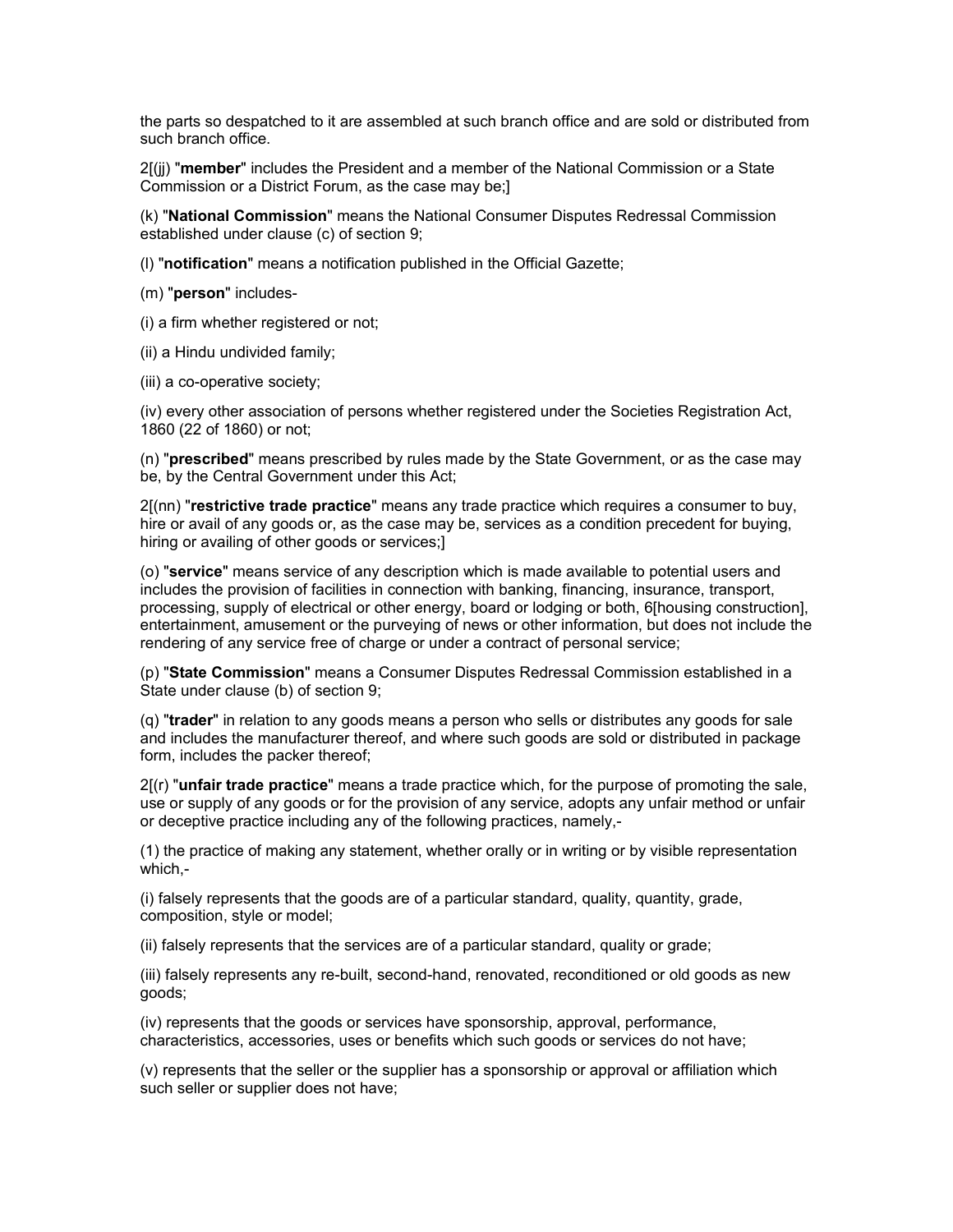(vi) makes a false or misleading representation concerning the need for, or the usefulness of, any goods or services;

(vii) gives to the public any warranty or guarantee of the performance, efficacy or length of life of a product or of any goods that is not based on an adequate or proper test thereof:

PROVIDED that where a defence is raised to the effect that such warranty or guarantee is based on adequate or proper test, the burden of proof of such defence shall lie on the person raising such defence;

(viii) makes to the public a representation in a form that purports to be-

(i) a warranty or guarantee of a product or of any goods or services; or

(ii) a promise to replace, maintain or repair an article or any part thereof or to repeat or continue a service until it has achieved a specified result,

if such purported warranty or guarantee or promise is materially misleading or if there is no reasonable prospect that such warranty, guarantee or promise will be carried out;

(ix) materially misleads the public concerning the price at which a product or like products or goods or services, have been or are, ordinarily sold or provided, and, for this purpose, a representation as to price shall be deemed to refer to the price at which the product or goods or services has or have been sold by sellers or provided by suppliers generally in the relevant market unless it is clearly the price at which the product has been sold or services have been provided by the person by whom or on whose behalf the representation is made;

(x) gives false or misleading facts disparaging the goods, services or trade of another person.

Explanation : For the purposes of clause (1), a statement that is-

(a) expressed on an article offered or displayed for sale, or on its wrapper or container; or

(b) expressed on anything attached to, inserted in, or accompanying, an article offered or displayed for sale, or on anything on which the article is mounted for display or sale; or

(c) contained in or on anything that is sold, sent, delivered, transmitted or in any other manner whatsoever made available to a member of the public,

shall be deemed to be a statement made to the public by, and only by, the person who had caused the statement to be so expressed, made or contained;

(2) permits the publication of any advertisement whether in any newspaper or otherwise, for the sale of supply at a bargain price, of goods or services that are not intended to be offered for sale or supply at the bargain price, or for a period that is, and in quantities that are, reasonable, having regard to the nature of the market in which the business is carried on, the nature and size of business, and the nature of the advertisement;.

Explanation: For the purposes of clause (2), "bargaining price" means-

(a) a price that is stated in any advertisement to be a bargain price, by reference to an ordinary price or otherwise, or

(b) a price that a person who reads, hears or sees the advertisement, would reasonably understand to be a bargain price having regard to the prices at which the product advertised or like products are ordinarily sold;

(3) permits-

(a) the offering of gifts, prizes or other items with the intention of not providing them as offered or creating impression that something is being given or offered free of charge when it is fully or partly covered by the amount charged in the transaction as a whole;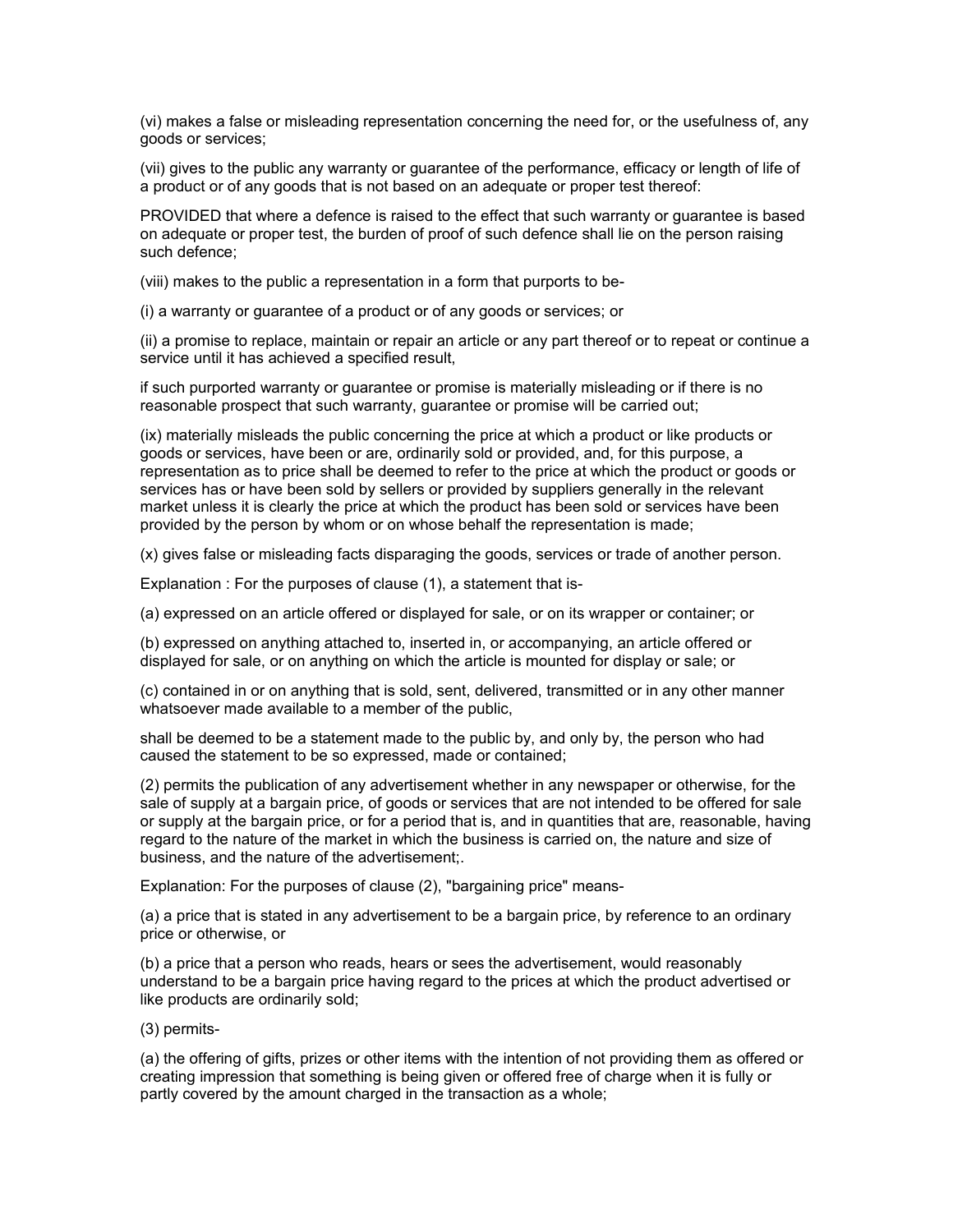(b) the conduct of any contest, lottery, games of chance or skill, for the purpose of promoting, directly or indirectly, the sale, use or supply of any product or any business interest;

(4) permits the sale or supply of goods intended to be used, or are of a kind likely to be used, by consumers, knowing or having reason to believe that the goods do not comply with the standards prescribed by competent authority relating to performance, composition, contents, design, constructions, finishing or packaging as are necessary to prevent or reduce the risk of injury to the person using the goods;

(5) permits the hoarding or destruction of goods, or refuses to sell the goods or to make them available for sale or to provide any service, if such-hoarding or destruction or refusal raises or tends to raise or is intended to raise, the cost of those or other similar goods or services.

(2) Any reference in this Act to any other Act or provision thereof which is not in force in any area to which this Act applies shall be construed to have a reference to the corresponding Act or provision thereof in force in such area.

3. Act not in derogation of any other law

The provisions of this Act shall be in addition to and not in derogation of the provisions of any other law for the time being in force.

# **CHAPTER II: CONSUMER PROTECTION COUNCILS**

#### **4. The Central Consumer Protection Council**

(1) The Central Government may, by notification, establish with effect from such date as it may specify in such notification, a council to be known as the Central Consumer Protection Council (hereinafter referred to as the Central Council).

(2) The Central Council shall consist of the following members, namely,-

(a) the Minister in charge of 1[consumer affairs] in the Central Government, who shall be its Chairman, and

(b) such number of other official or non-official members representing such interests as may be prescribed.

#### **5. Procedure for meetings of the Central Council**

(1) The Central Council shall meet as and when necessary, but 1[at least one meeting] of the council shall be held every year.

(2) The Central Council shall meet at such time and place as the Chairman may think fit and shall observe such procedure in regard to the transaction of its business as may be prescribed.

#### **6. Objects of the Central Council**

The objects of the Central Council shall be to promote and protect the rights of the consumers such as-

(a) the right to be protected against the marketing of goods 2[and services] which are hazardous to life and property;

(b) the right to be informed about the quality, quantity, potency, purity, standard and price of goods 1[or services, as the case may be], so as to protect the consumer against unfair trade practices;

(c) the right to be assured, wherever possible, access to a variety of goods and services at competitive prices;

(d) the right to be heard and to be assured that consumers' interests will receive due consideration at appropriate forums;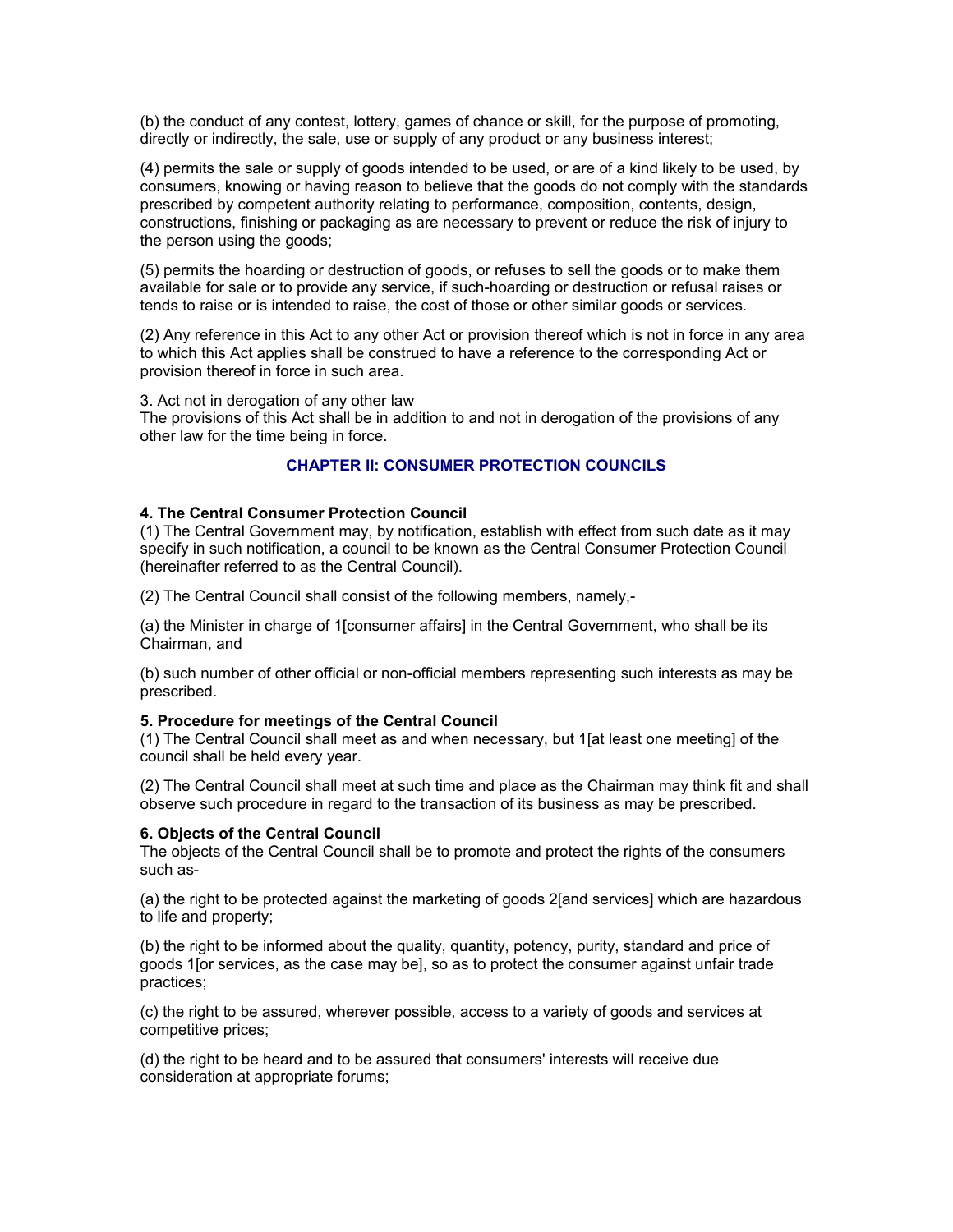(e) the right to seek redressal against unfair trade practices 1[or restrictive trade practices] or unscrupulous exploitation of consumers; and

(f) the right to consumer education.

#### **7. The State Consumer Protection Councils**

(1) The State Government may, by notification, establish with effect from such date as it may specify in such notification, a council to be known as the Consumer Protection Council (hereinafter referred to as the State Council).

1[(2) The State Council shall consist of the following members, namely,-

(a) the Minister in-charge of consumer affairs in the State Government who shall be its Chairman;

(b) such number of other official or non-official members representing such interests as may be prescribed by the State Government.

(3) The State Council shall meet as and when necessary but not less than two meetings shall be held every year.

(4) The State Council shall meet at such time and place as the Chairman may think fit and shall observe such procedure in regard to the transaction of its business as may be prescribed by the State Government.

#### **8. Objects of the State Council**

The objects of every State Council shall be to promote and protect within the State the rights of the consumers laid down in clauses (a) to (f) of section 6.

## **CHAPTER III: CONSUMER DISPUTES REDRESSAL AGENCIES**

#### **9. Establishment of Consumer Disputes Redressal Agencies**

There shall be established for the purposes of this Act, the following agencies, namely,-

(a) a Consumer Disputes Redressal Forum to be known as the "District Forum" established by the State Government  $3$ <sup>\*</sup> \* \*] in each district of the State by notification:

2[PROVIDED that the State Government may, if it deems fit, establish more than one District Forum in a district;

(b) a Consumer Disputes Redressal Commission to be known as the "State Commission" established by the State Government 3<sup>[\*</sup> \* \*] in the State by notification; and

(c) a National Consumer Disputes Redressal Commission established by the Central Government by notification.

#### **10. Composition of the District Forum**

1[(1) Each District Forum shall consist of-

(a) a person who is, or has been, or is qualified to be a District Judge, who shall be its President;

(b) two other members, who shall be persons of ability, integrity and standing, and have adequate knowledge or experience of, or have shown capacity in dealing with, problems relating to economics, law, commerce, accountancy, industry, public affairs or administration, one of whom shall be a woman.

2[(1A) Every appointment under sub-section (1) shall be made by the State Government on the recommendation of a selection committee consisting of the following, namely,-

(i) the President of the State Commission-Chairman,

(ii) Secretary, Law Department of the State-Member,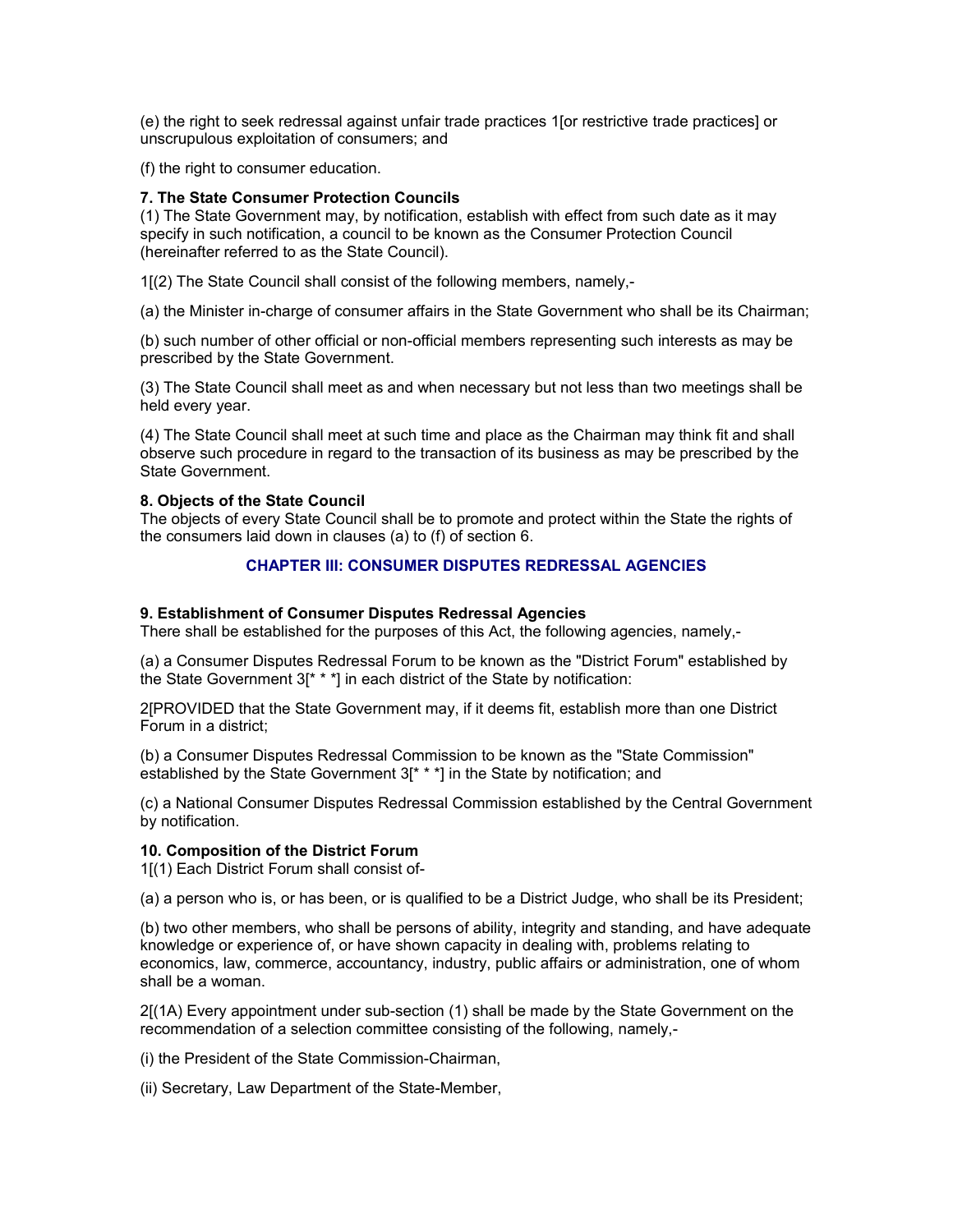(iii) Secretary in-charge of the Department dealing with consumer affairs in the State-Member.

(2) Every member of the District Forum shall hold office for a term of five years or up to the age of 65 years, whichever is earlier, and shall not be eligible for re-appointment:

PROVIDED that a member may resign his office in writing under his hand addressed to the State Government and on such resignation being accepted, his office shall become vacant and may be filled by the appointment of a person possessing any of the qualifications mentioned in subsection (1) in relation to the category of the member who has resigned.

(3) The salary or honorarium and other allowances payable to, and the other terms and conditions of service of the members of the District Forum shall be such as may be prescribed by the State Government.

#### **11. Jurisdiction of the District Forum**

(1) Subject to the other provisions of this Act, the District Forum shall have jurisdiction to entertain complaints where the value of the goods or services and the compensation, if any, claimed 1[does not exceed rupees five lakhs].

(2) A complaint shall be instituted in a District Forum within the local limits of whose jurisdiction-

(a) the opposite party or each of the opposite parties, where there are more than one, at the time of the institution of the complaint, actually and voluntarily resides or 1[carries on business, or has a branch office or] personally works for gain; or

(b) any of the opposite parties, where there are more than one, at the time of the institution of the complaint, actually and voluntarily resides, or 1[carries on business or has a branch office, or personally works for gain:

PROVIDED that in such case either the permission of the District Forum is given, or the opposite parties who do not reside, or 1[carry on business or have a branch office, or personally work for gain, as the case may be, acquiesce in such institution; or

(c) the cause of action, wholly or in part, arises.

1[12. Manner in which complaint shall be made

A complaint in relation to any goods sold or delivered or agreed to be sold or delivered or any service provided or agreed to be provided, may be filed with a District Forum, by-

(a) the consumer to whom such goods are sold or delivered or agreed to be sold or delivered or such service provided or agreed to be provided;

(b) any recognised consumers association whether the consumer to whom the goods sold or delivered or service provided or agreed to be provided is a member of such association or not; or

(c) one or more consumers, where there are numerous consumers having the same interest, with the permission of the District Forum, on behalf of, or for the benefit of, all consumers so interested; or

(d) the Central or the State Government.

#### **13. Procedure on receipt of complaint**

(1) The District Forum shall, on receipt of a complaint, if it relates to any goods-

(a) refer a copy of the complaint to the opposite party mentioned in the complaint directing him to give his version of the case within a period of thirty days or such extended period not exceeding fifteen days as may be granted by the District Forum;

(b) where the opposite party on receipt of a complaint referred to him under clause (a) denies or disputes the allegations contained in the complaint, or omits or fails to take any action to represent his case within the time given by the District Forum, the District Forum shall proceed to settle the consumer dispute in the manner specified in clauses (c) to (g);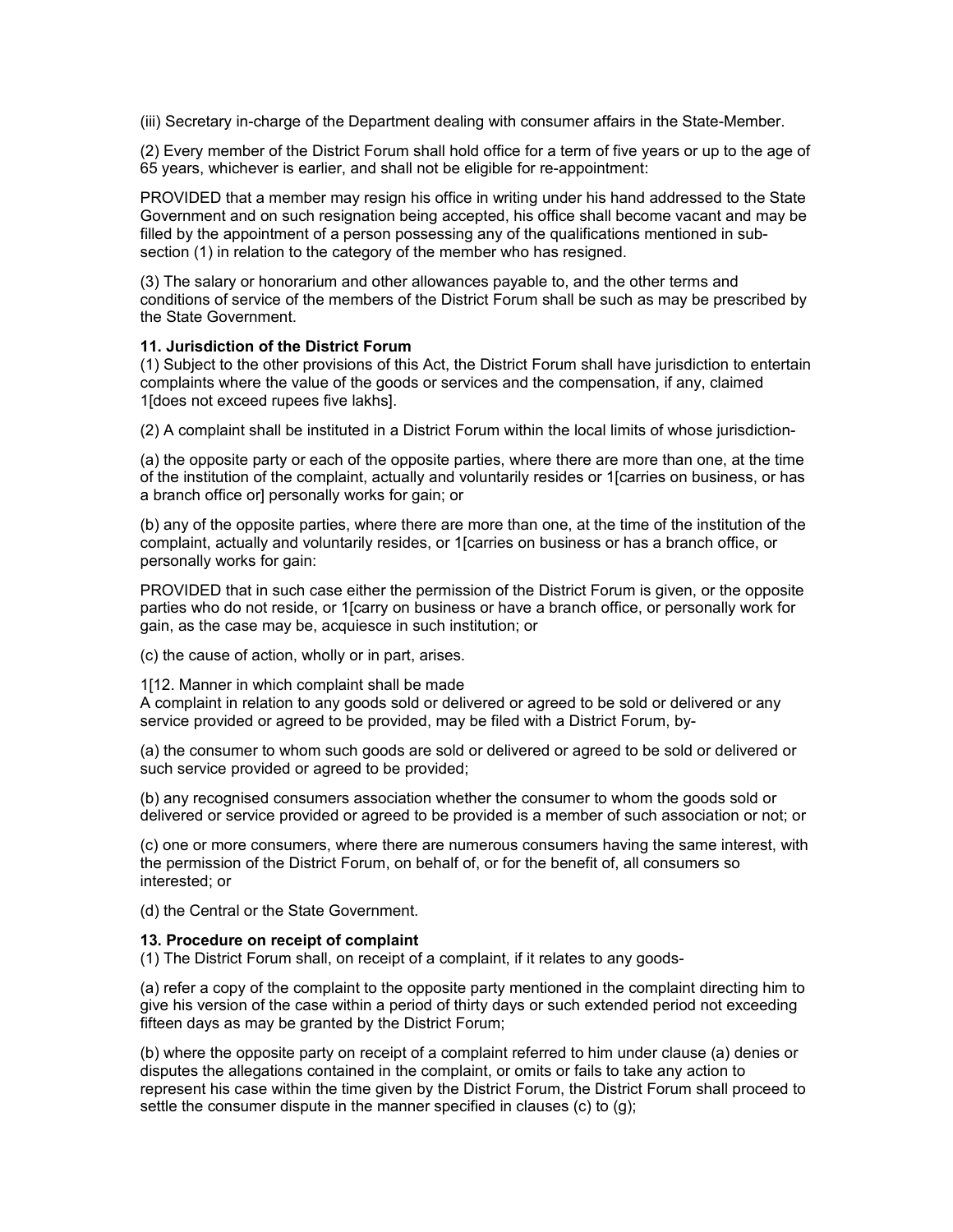(c) where the complaint alleges a defect in the goods which cannot be determined without proper analysis or test of the goods, the District Forum shall obtain a sample of the goods from the complainant, seal it and authenticate it in the manner prescribed and refer the sample so sealed to the appropriate laboratory along with a direction that such laboratory make an analysis with a view to finding out whether such goods suffer from any defect alleged in the complaint or suffer from any other defect and to report its findings thereon to the District Forum within a period of forty-five days of the receipt of the reference or within such extended period as may be granted by the District Forum;

(d) before any sample of the goods is referred to any appropriate laboratory under clause (c), the District Forum may require the complainant to deposit to the credit of the Forum such fees as may be specified, for payment to the appropriate laboratory for carrying out the necessary analysis or test in relation to the goods in question;

(e) the District Forum shall remit the amount deposited to its credit under clause (d) to the appropriate laboratory to enable it to carry out the analysis or test mentioned in clause (c) and on receipt of the report from the appropriate laboratory, the District Forum shall forward a copy of the report along with such remarks as the District Forum may feel appropriate to the opposite party;

(f) if any of the parties disputes the correctness of the findings of the appropriate laboratory, or disputes the correctness of the methods of analysis or test adopted by the appropriate laboratory, the District Forum shall require the opposite party or the complainant to submit in writing his objections in regard to the report made by the appropriate laboratory;

(g) the District Forum shall thereafter give a reasonable opportunity to the complainant as well as the opposite party of being heard as to the correctness or otherwise of the report made by the appropriate laboratory and also as to the objection made in relation thereto under clause (f) and issue an appropriate order under section 14.

(2) The District Forum shall, if the complaint received by it under section 12 relates to goods in respect of which the procedure specified in sub-section (1) cannot be followed, or if the complaint relates to any services,-

(a) refer a copy of such complaint to the opposite party directing him to give his version of the case within a period of thirty days or such extended period not exceeding fifteen days as may be granted by the District Forum;

(b) where the opposite party, on receipt of a copy of the complaint, referred to him under clause (a) denies or disputes the allegations contained in the complaint, or omits or fails to take any action to represent his case within the time given by the District Forum, the District Forum shall proceed to settle the consumer dispute,-

(i) on the basis of evidence brought to its notice by the complainant and the opposite party, where the opposite party denies or disputes the allegation contained in the complaint, or

(ii) on the basis of evidence brought to its notice by the complainant where the opposite party omits or fails to take any action to represent his case within the time given by the Forum.

(3) No proceedings complying with the procedure laid down in sub-sections (1) and (2) shall be called in question in any court on the ground that the principles of natural justice have not been complied with.

(4) For the purposes of this section, the District Forum shall have the same powers as are vested in a civil court under the Code of Civil Procedure, 1908 (5 of 1908) while trying a suit in respect of the following matters, namely,-

(i) the summoning and enforcing attendance of any defendant or witness and examining the witness on oath;

(ii) the discovery and production of any document or other material object producible as evidence;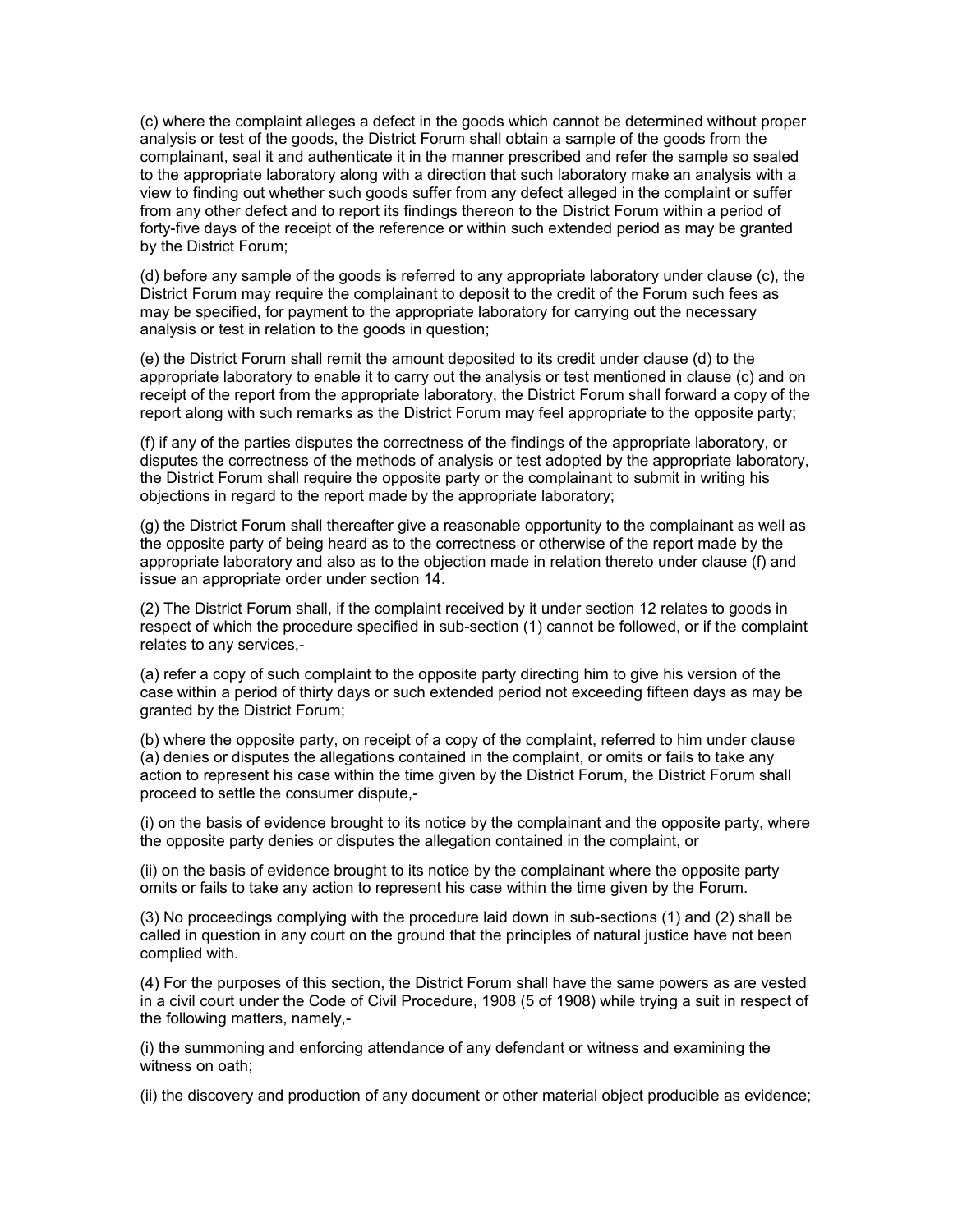(iii) the reception of evidence on affidavits;

(iv) the requisitioning of the report of the concerned analysis or test from the appropriate laboratory or from any other relevant source;

(v) issuing of any commission for the examination of any witness; and

(vi) any other matter which may be prescribed.

(5) Every proceeding before the District Forum shall be deemed to be a judicial proceeding within the meaning of sections 193 and 228 of the Indian Penal Code (45 of 1860), and the District Forum shall be deemed to be a civil court for the purposes of section 195 and Chapter XXVI of the Code of Criminal Procedure, 1973 (2 of 1974).

2[(6) Where the complainant is a consumer referred to in sub-clause (iv) of clause (b) of subsection (1) of section 2, the provisions of Rule 8 of Order I of Schedule I to the Code of Civil Procedure, 1908 (5 of 1908) shall apply subject to the modification that every reference therein to a suit or decree shall be construed as a reference to a complaint or the order of the District Forum thereon.]

## **14. Finding of the District Forum**

(1) If, after the proceeding conducted under section 13, the District Forum is satisfied that the goods complained against suffer from any of the defects specified in the complaint or that any of the allegations contained in the complaint about the services are proved, it shall issue an order to the opposite party directing him to 1[do] one or more of the following things, namely,-

(a) to remove the defect pointed out by the appropriate laboratory from the goods in question;

(b) to replace the goods with new goods of similar description which shall be free from any defect;

(c) to return to the complainant the price, or, as the case may be, the charges paid by the complainant;

(d) to pay such amount as may be awarded by it as compensation to the consumer for any loss or injury suffered by the consumer due to the negligence of the opposite party.

2[(e) to remove the defects or deficiencies in the services in question;

(f) to discontinue the unfair trade practice or the restrictive trade practice or not to repeat them;

(g) not to offer the hazardous goods for sale;

(h) to withdraw the hazardous goods from being offered for sale;

(i) to provide for adequate costs to parties.]

4[(2) Every proceeding referred to in sub-section (1) shall be conducted by the President of the District Forum and at least one member thereof sitting together:

PROVIDED that where the member, for any reason, is unable to conduct the proceeding till it is completed, the President and the other member shall conduct such proceeding de novo:

(2A) Every order made by the District Forum under sub-section (1) shall be signed by its President and the member or members who conducted the proceedings:

PROVIDED that where the proceeding is conducted by the President and one member and they differ on any point or points, they shall state the point or points on which they differ and refer the same to the other member for hearing on such point or points and the opinion of the majority shall be the order of the District Forum.

(3) Subject to the foregoing provisions, the procedure relating to the conduct of the members of the District Forum, its sittings and other matters shall be such as may be prescribed by the State Government.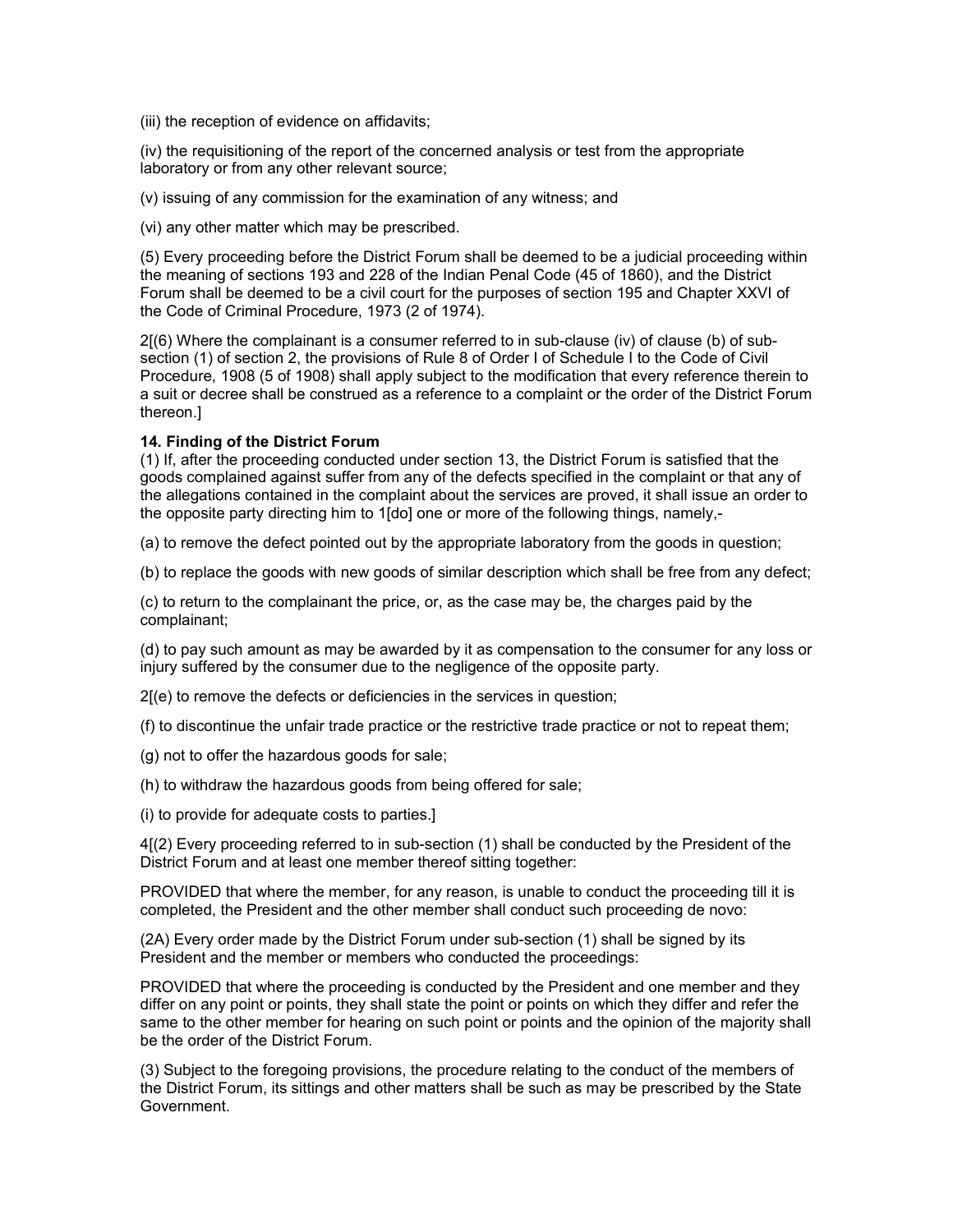#### **15. Appeal**

Any person aggrieved by an order made by the District Forum may prefer an appeal against such order to the State Commission within a period of thirty days from the date of the order, in such form and manner as may be prescribed:

PROVIDED that the State Commission may entertain an appeal after the expiry of the said period of thirty days if it is satisfied that there was sufficient cause for not finding it within that period.

#### **16. Composition of the State Commission**

(1) Each State Commission shall consist of-

(a) a person who is or has been a Judge of a High Court, appointed by the State Government, who shall be its President:

2[PROVIDED that no appointment under this clause shall be made except after consultation with the Chief Justice of the High Court.

(b) two other members, who shall be persons of ability, integrity and standing and have adequate knowledge or experience of, or have shown capacity in dealing with, problems relating to economics, law, commerce, accountancy, industry, public affairs or administration, one of whom shall be a woman:

2[PROVIDED that every appointment under this clause shall be made by the State Government on the recommendation of a selection committee consisting of the following, namely,-

(i) President of the State Commission-Chairman,

(ii) Secretary of the Law Department of the State-Member

(iii) Secretary in-charge of the department dealing with consumer affairs in the State-Member.]

(2) The salary or honorarium and other allowances payable to, and. the other terms and conditions of service 3[\* \* \*] of the members of the State Commission shall be such as may be prescribed by the State Government.

2[(3) Every member of the State Commission shall hold office for a term of five years or up to the age of sixty-seven years, whichever is earlier and shall not be eligible for re-appointment.

(4) Notwithstanding anything contained in sub-section (3), a person appointed as a President or as a member before the commencement of the Consumer Protection (Amendment) Act, 1993, shall continue to hold such office as President or member, as the case may be, till the completion of his term.

## **17. Jurisdiction of the State Commission**

Subject to the other provisions of this Act, the State Commission shall have jurisdiction-

(a) to entertain-

(i) complaints where the value of the goods or services and compensation, if any, claimed exceeds rupees 1[five lakhs but does not exceed rupees twenty lakhs;] and

(ii) appeals against the orders of any District Forum within the State; and

(b) to call for the records and pass appropriate orders in any consumer dispute which is pending before or has been decided by any District Forum within the State where it appears to the State Commission that such District Forum has exercised a jurisdiction not vested in it by law, or has failed to exercise a jurisdiction so vested or has acted in exercise on its jurisdiction illegally or with material irregularity.

## **18. Procedure applicable to State Commission**

1[The provisions of sections 12, 13 and 14 and the rules made thereunder] for the disposal of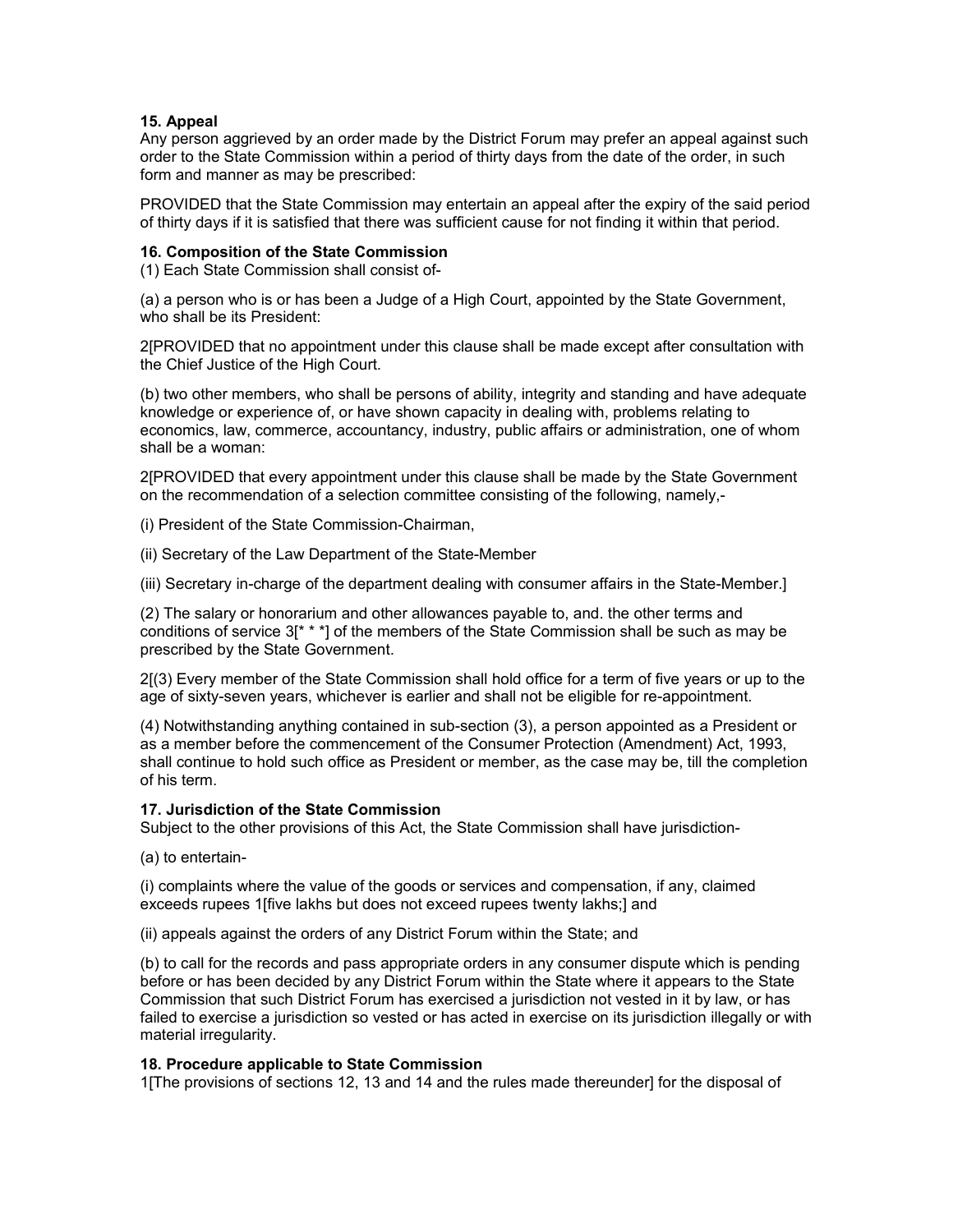complaint by the Districts Forum shall, with such modification as may be necessary, be applicable to the disposal of disputes by the State Commission:

#### 5[18A. Vacancy in the office of the President

When the office of the President of the District Forum or of the State Commission, as the case may be, is vacant or when any such President is, by reason of absence or otherwise, unable to perform the duties of his office, the duties of the office shall be performed by such person, who is qualified to be appointed as President of the District Forum or, as the case may be, of the State Commission, as the State Government may appoint for the purpose.]

#### **19. Appeals**

Any person aggrieved by an order made by the State Commission in exercise of its powers conferred by sub-clause (i) of clause (a) of section 17 may prefer an appeal against such order to the National Commission within a period of thirty days from the date of the order in such form and manner as may be prescribed:

PROVIDED that the National Commission may entertain an appeal after the expiry of the said period of thirty days if it is satisfied that there was sufficient cause for not filing it within that period.

# **CHAPTER III: CONSUMER DISPUTES REDRESSAL AGENCIES**

# **20. Composition of the National Commission**

(1) The National Commission shall consist of-

(a) a person who is or has been a Judge of the Supreme Court, to be appointed by the Central Government, who shall be its President:

2[PROVIDED that no appointment under this clause shall be made except after consultation with the Chief Justice of India;]

(b) four other members who shall be persons of ability, integrity and standing and have adequate knowledge or experience of, or have shown capacity in dealing with, problems relating to economics, law, commerce, accountancy, industry, public affairs or administration, one of whom shall be a woman:

2[PROVIDED that every appointment under this clause shall be made by the Central Government on the recommendation of a selection committee consisting of the following, namely,-

(a) a person who is a Judge of the Supreme Court, to be nominated by the Chief Justice of India-Chairman,

(b) the Secretary in the Department of Legal Affairs in the Government of India-Member.]

(2) The salary or honorarium and other allowances payable to and the other terms and conditions of service 3[\* \* \*] of the members of the National Commission shall be such as may be prescribed by the Central Government.

2[(3) Every member of the National Commission shall hold office for a term of five years or up to the age of seventy years, whichever is earlier and shall not be eligible for re-appointment.

(4) Notwithstanding anything contained in sub-section (3), a person appointed as a President or as a member before the commencement of the Consumer Protection (Amendment) Act, 1993, shall continue to hold such office as President or member, as the case may be, till the completion of his term.]

## **21. Jurisdiction of the National Commission**

Subject to the other provisions of this Act, the National Commission shall have jurisdiction-

(a) to entertain-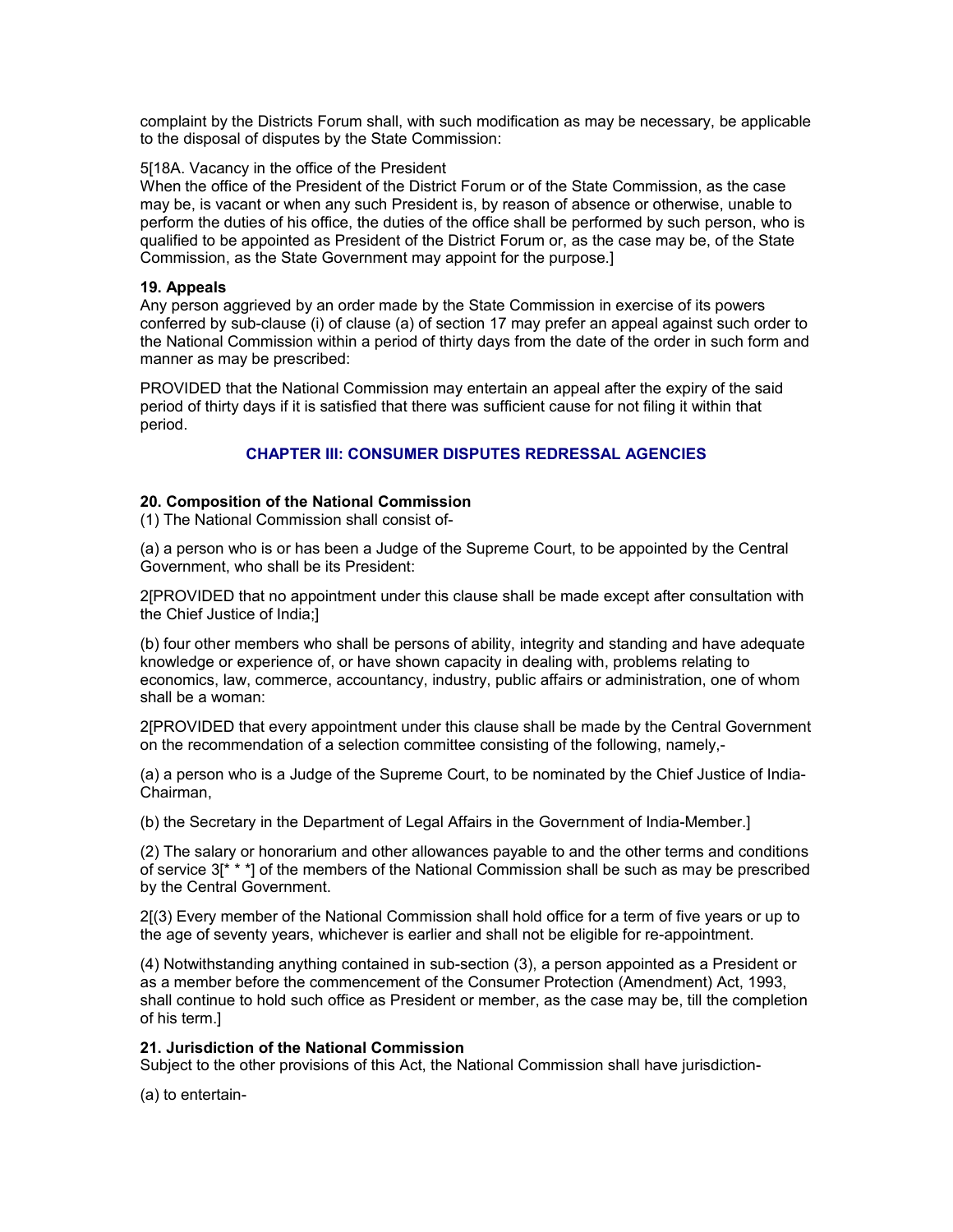(i) complaints where the value of the goods or services and cornpensation, if any, claimed exceeds rupees 1[twenty lakhs]; and

(ii) appeals against the orders of any State Commission; and

(b) to call for the records and pass appropriate orders in any consumer dispute which is pending before or has been decided by any State Commission where it appears to the National Commission that such State Commission has exercised a jurisdiction not vested in it by law, or has failed to exercise a jurisdiction so vested, or has acted in the exercise of its jurisdiction illegally or with material irregularity.

#### **22. Power of and procedure applicable to the National Commission**

The National Commission shall, in the disposal of any complaints or of any proceedings before it, have

(a) the powers of a civil court as specified in sub-sections  $(4)$ ,  $(5)$  and  $(6)$  of section 13;

(b) the power to issue an order to the opposite party directing him to do any one or more of the things referred to in clauses (a) to (i) of sub-section (1) of section 14,

and follow such procedure as may be prescribed by the Central Government.

#### **23. Appeal**

Any person, aggrieved by an order made by the National Commission in exercise of its powers conferred by sub-clause (i) of clause (a) of section 21, may prefer an appeal against such order to the Supreme Court within a period of thirty days from the date of the order:

PROVIDED that the Supreme Court may entertain an appeal after the expiry of the said period of thirty days if it is satisfied that there was sufficient cause for not filing it within that period.

#### **24. Finality of order**

Every order of a District Forum, State Commission or the National Commission shall, if no appeal has been preferred against such order under the provisions of this Act, be final.

## **2[24A. Limitation period**

(1) The District Forum, the State Commission or the National Commission shall not admit a complaint unless it is filed within two years from the date on which the cause of action has arisen.

(2) Notwithstanding anything contained in sub-section (1), a complaint may be entertained after the period specified in sub-section (1), if the complainant satisfies the District Forum, the State Commission or the National Commission, as the case may be, that he had sufficient cause for not filing the complaint within such period:

PROVIDED that no such complaint shall be entertained unless the National Commission, the State Commission or the District Forum, as the case may be, records its reasons for condoning such delay.

## **24B. Administrative control**

(1) The National Commission shall have administrative control over all the State Commissions in the following matters, namely,-

(i) calling for periodical returns regarding the institution, disposal, pendency of cases;

(ii) issuance of instructions regarding adoption of uniform procedure in the hearing of matters, prior service of copies of documents produced by one party to the opposite parties, furnishing of English translation of judgments written in any language, speedy grant of copies of documents;

(iii) generally overseeing the functioning of the State Commissions or the District Fora to ensure that the objects and purposes of the Act are best served without in any way interfering with their quasi-judicial freedom.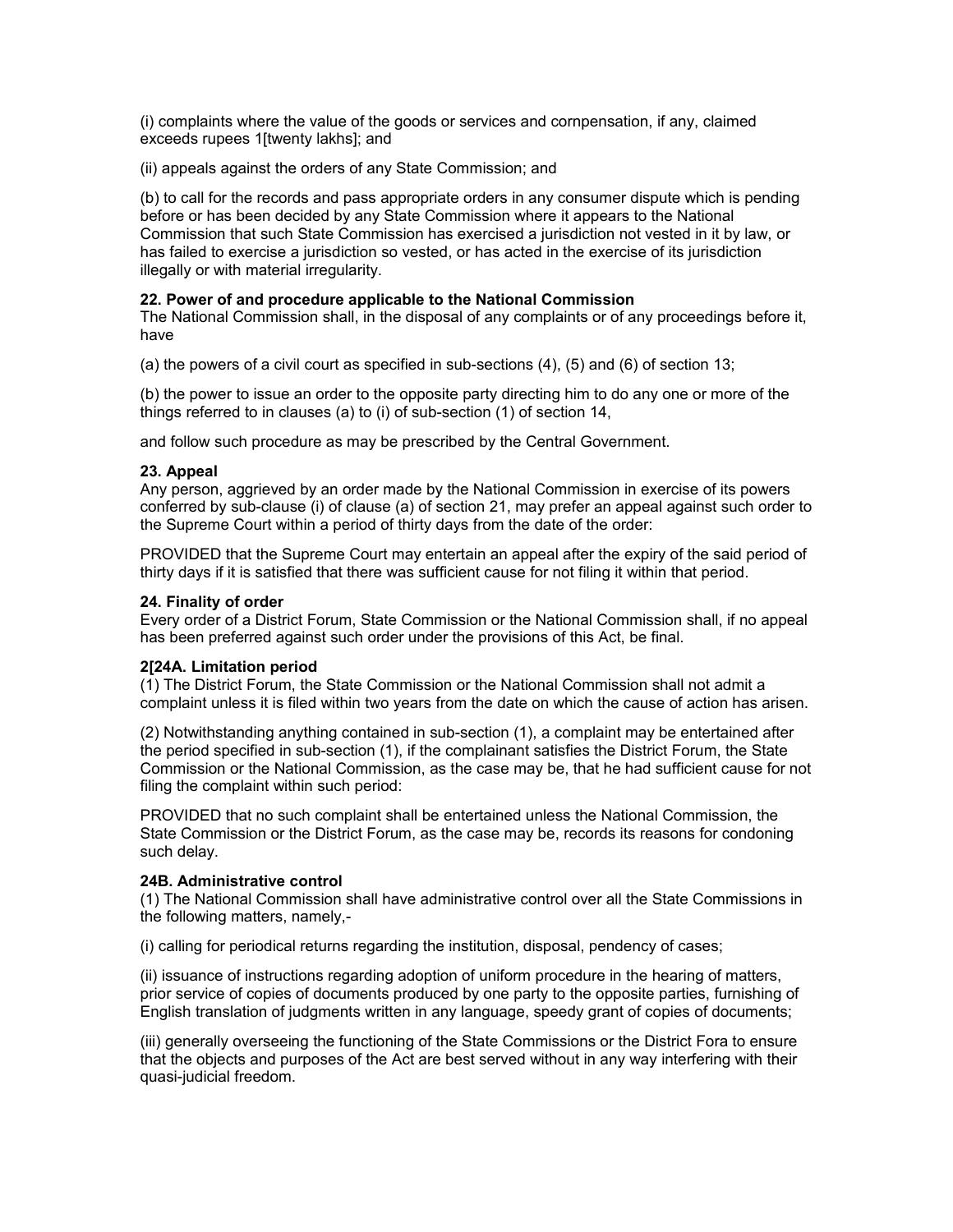(2) The State Commission shall have administrative controls over all the District Fora within its jurisdiction in all matters referred to in sub-section (1).

## **25. Enforcement of orders by the Forum, the State Commission or the National Commission**

Every order made by the District Forum, the State Commission or the National Commission, may be enforced by the District Forum, the State Commission or the National Commission as the case may be, in the same manner as if it were a decree or order made by a court in a suit pending therein and it shall be lawful for the District Forum, the State Commission or the National Commission to send, in the event of its inability to execute it, such order to the court within the local limits of whose jurisdiction-

(a) in the case of an order against a company, the registered office of the company is situated, or

(b) in the case of an order against any other person, the place where the person concerned voluntarily resides or carries on business or personally works for gain, is situated, and thereupon, the court to which the order is so sent, shall execute the order as if it were a decree or order sent to it for execution.

#### **1[26. Dismissal of frivolous or vexatious complaints**

Where a complaint instituted before the District Forum, the State Commission or, as the case may be, the National Commission, is found to be frivolous or vexatious, it shall, for reasons to be recorded in writing, dismiss the complaint and make an order that the complainant shall pay to the opposite party such cost, not exceeding ten thousand rupees, as may be specified in the order.

#### **27. Penalties**

Where a trader or a person against whom a complaint is made 2[or the complainant] fails or omits to comply with any order made by the District Forum, the State Cornmission or the National Commission, as the case may be, such trader or person 2[or complainant] shall be punishable with imprisonment for a term which shall not be less than one month but which may extend to three years, or with fine which shall not be less than two thousand rupees but which may extend to ten thousand rupees, or with both:

PROVIDED that the District Forum, the State Commission or the National Commission, as the case may be, may, if it is satisfied that the circumstances of any case so require, impose a sentence of imprisonment or fine, or both, for a term lesser than minimum term and the amount lesser than the minimum amount, specified in this section.

## **CHAPTER IV: MISCELLANEOUS**

#### **28. Protection of action taken in good faith**

No suit, prosecution or other legal proceedings shall lie against the members of the District Forum, the State Commissions or the National Commission or any officer or person acting under the direction of the District Forum, the State Commission or the National Commission for executing any order made by it or in respect of anything which is in good faith done or intended to be done by such member, officer or person under this Act or under any rule or order made thereunder.

#### **29. Power to remove difficulties**

(1) If any difficulty arises in giving effect to the provisions of this Act, the Central Government may, by order in the Official Gazette, make such provisions not inconsistent with the provisions of this Act as appear to it to be necessary or expedient for removing the difficulty:

PROVIDED that no such order shall be made after the expiry of a period of two years from the commencement of this Act.